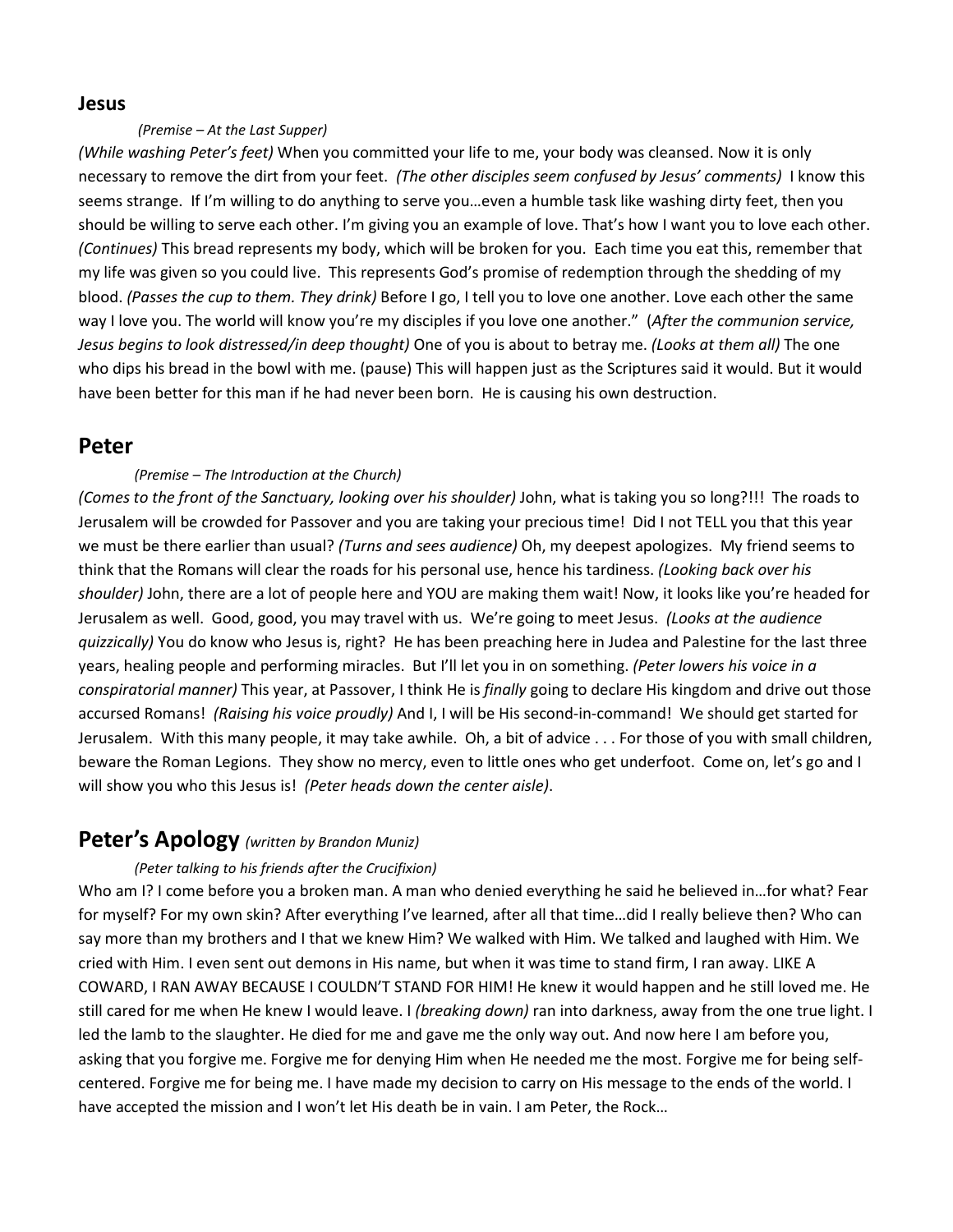# **John**

### *(Premise – Right before the Last Supper)*

*(Looking pensive)* I thought today would go differently. Now, don't get me wrong, the Master's triumphal entry into Jerusalem was absolutely magnificent. The people were with Him today; I think they would have crowned Him king if only He would have allowed it. *(Now looking puzzled)* But He did not and I'm not too sure why. Is He not the One that has been prophesized? The One that will deliver us from the Roman oppression? But Jesus has never been . . . . conventional, I suppose. The last three years have certainly been life changing. But now, now I thought He would have declared Himself King. Everyone has been confused by this. Peter, of course, is very upset. *He* thinks he should be second-in-command to the Master. Judas has been rather shifty, lately. I wonder why? *(Growing more serious)* Things are changing, though. Jesus has been more reserved. It almost seems that He's carrying the weight of the whole world on His shoulders. I wish I could do something, but I don't know what He wants me to do.

### **Mary Magdalene** (choose one Mary Magdalene monologue to memorize)

## *(Sanctuary—Intro to the Pageant)*

Have you heard of this man, Jesus? *(points to Him as she says His name)* I guess that's a silly question. Everyone seems to have heard of Him. He does miracles everywhere he goes! *(her excitement builds)* He heals people and causes the blind to see. He -

Oh I'm sorry, *(realizes she didn't introduce herself)* I got so excited talking about My Friend that I forgot to introduce myself. My name is Mary. When I met Jesus *(uncomfortable remembering her past)* I guess you could say I was going through a bit of a rough time. I was living my life in sin and it had finally caught up with me. *(gets more serious as she continues)* I was taken to Jesus to be judged. It was a trap. The law said that I should be stoned, but Jesus had been preaching about grace and forgiveness. They threw me in the dust at Jesus feet and asked what they should do. If Jesus said to stone me it would go against everything He taught. If He said I should be released He'd be branded a lawbreaker.

He simply started writing in the dirt. *(slowly and reflectively now)* Then He looked up and said, whoever is without sin should cast the first stone. *(shutters slightly) (energy slowly increases as line is delivered)* That's what's amazing about my friend Jesus! It still gives me chills to remember that day. He forgave me and drove out the evil spirits that were controlling me.

He totally changed my life that day and He can change yours too. He and His disciples will soon be making their way into Jerusalem for Passover really soon, they may be headed there already! *(motions them to come with her)* If we hurry, we can catch up and I'll introduce you to Him. *(begins running down center aisle)* Come on, I know He'd love to meet you. Let's go…. *(excitedly gestures for the audience to follow. She makes eye contact and gestures to attendees as she hurries out)*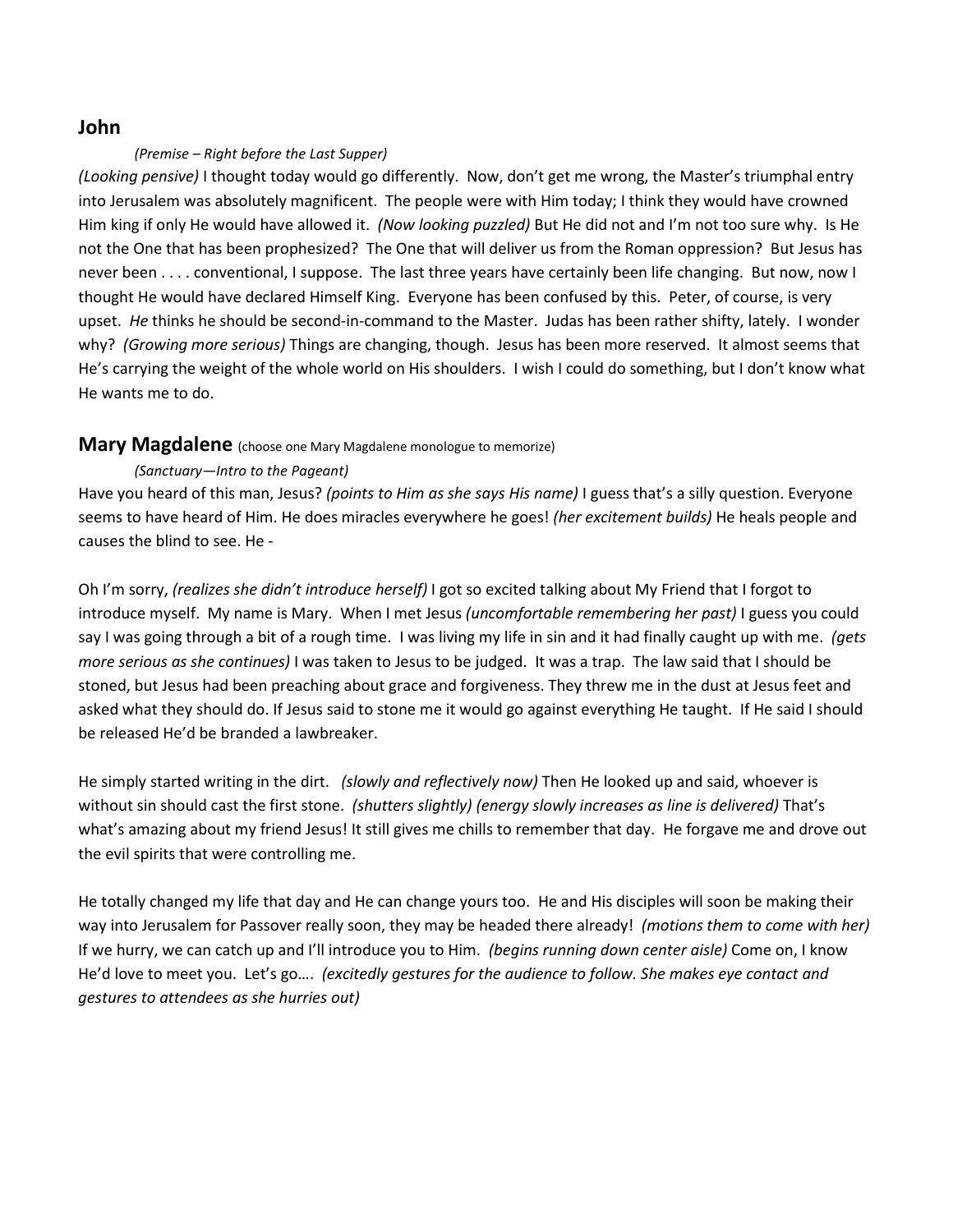### **Mary Magdalene** (choose one Mary Magdalene monologue to memorize)

*(Closing—Jesus ascends and curtain closes after Resurrection scene. Mary is in front of curtain on stage.)* So now you have heard the story of my friend Jesus. Maybe you are hearing His story for the first time today or maybe you are returning to get to know Him again. Either way, Jesus is welcoming you with open arms. The choice is yours. Please, accept Jesus into your life today and you will be changed forever. I know I was. Jesus loves you. He died to pay the price of our sins and He will return for us someday soon. If you would like to make a decision to start a new life with Him and be ready for His return, there are those outside that will help you begin this journey. The victory is won! Jesus has conquered death! Christ has risen!

# **Mary, Mother of Jesus**

#### *(Premise – At the Burial of Jesus)*

I don't understand. Why did this have to happen? I was told that I would give birth to a King and that His Kingdom would be forever. *(Clutching chest, face grimaced in sorrow and pain)* This, this . . . This is NOT forever! He wasn't even allowed to begin. God of Jacob, God of Moses, how can you let this happen? He didn't do anything against anyone. He *healed* people; he even raised Lazarus from the dead! He was supposed to lead us against Rome, free us from our oppressors! He was supposed to rescue us! *(Collapsing to the ground)* Why, why, why? Look at what they did to Him! Why didn't He use His powers to stop this horror, this travesty? No, John, I don't want to leave, I can't leave! Don't you understand? I'm His mother and I just can't leave Him like this . . .

### **Satan at Gethsemane**

#### *(Premise – Speaking to Jesus)*

*(Speaks in a suave manner, yet with a deadly undertone)* Hello, Jesus, it has been awhile. *(Displaying concern, half-heartedly)* What's the matter, Jesus? You seem somewhat distressed. *(A cruel smile suddenly appears)* Of course, of course! You are about to make this so-called "ultimate sacrifice!" *(Raises voice)* Do you actually think this putrid scum *(points towards audience)* will actually care about your "gift" of salvation? You and I both know how weak-minded they are, how easily I can turn them to my side. So go back to heaven, Jesus. Go back to your ever-so-loving father. (Voice undergoes a change, becoming sinisterly evil) Humanity is mine. Give up while you still can!

## **Gabriel at Gethsemane**

### *(Premise – On Jesus' Impending Sacrifice)*

*(With a calm expression)* Ever since Adam and Eve fell into sin at the Garden of Eden, humanity was supposed to fall to Lucifer's domain. Except, of course, that God the Son had to make the ultimate sacrifice for this not to happen. *(Voice grows stronger)* Now that time is very near and we are about to witness something that has never happened before. God the Son will lay down His life to save mankind. But can He go through with it? He will be separated from the Father's love and strength. And Lucifer will be there, suave and contemptuous at the same time. Will Jesus prevail against the Serpent?